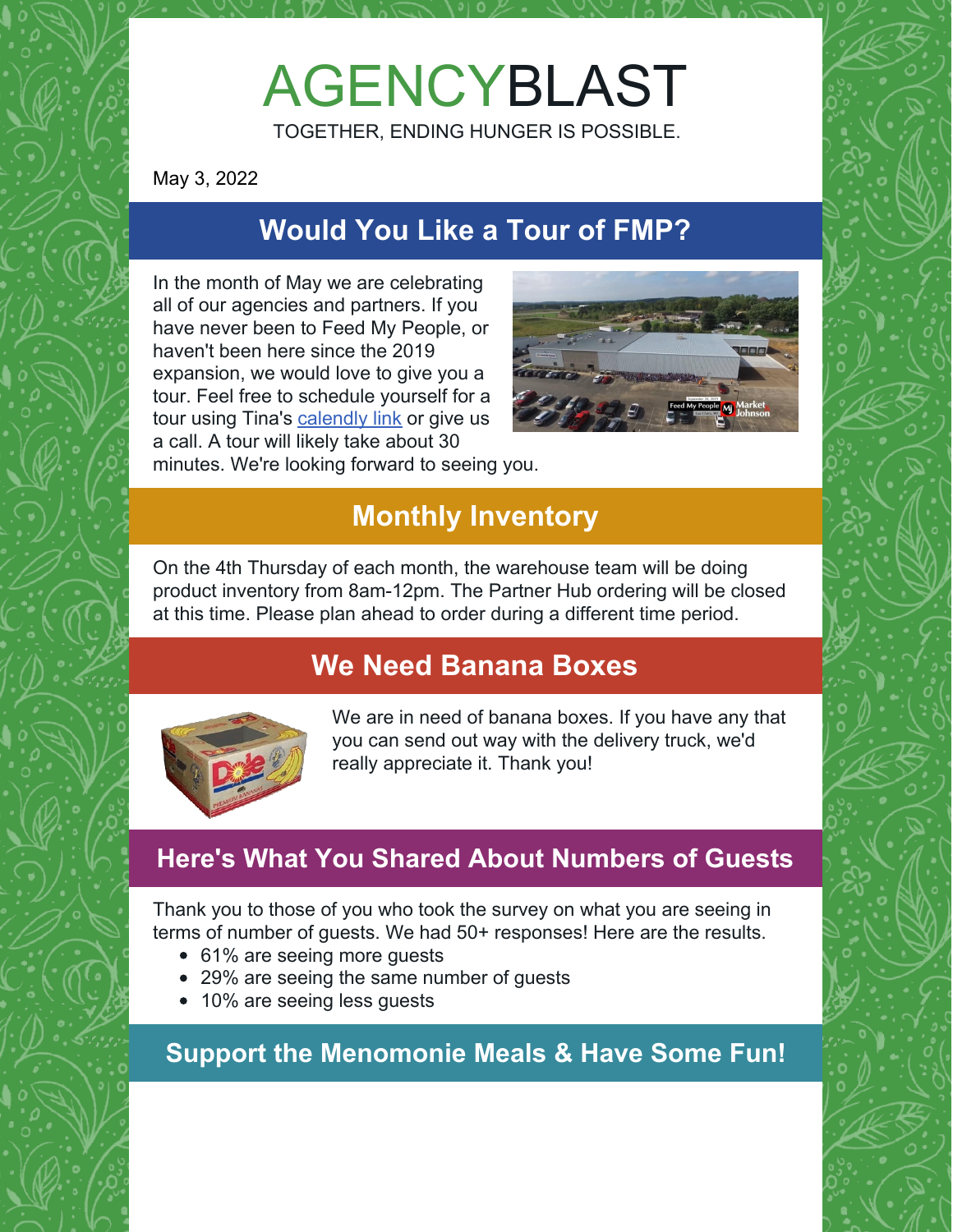

#### **Order Produce by the Pound**

Starting in May, miscellaneous produce will be ordered by the pound, not by the produce box. We ask that you order a minimum of 25 pounds. A typical box of produce weighs about 35 pounds. Please reach out if you have any questions.



**Save the Date We're Looking Forward to Seeing YOU!**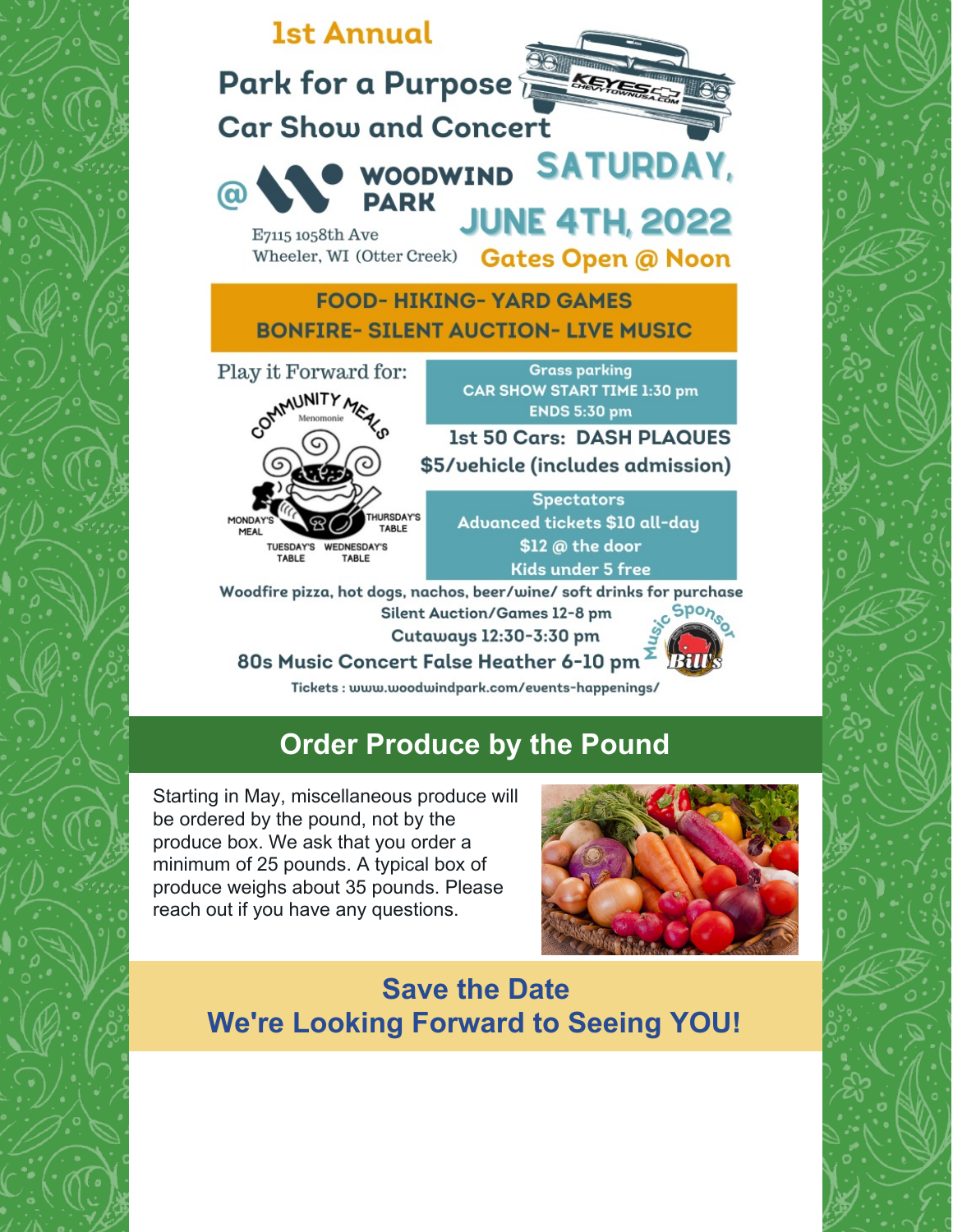

FMP INVITES YOU TO:

# **COFFEE AND CONVERSATION**

**WHO: HUNGER RELIEF PARTNERS** 

WHAT: AN OPPORTUNITY TO GATHER AND NETWORK OVER COFFEE AND A COOKIE.

WHERE: A PARK IN EACH COUNTY OF THE FMP SERVICE AREA.

WHEN: 9:30-11AM ON SELECTED DATES THIS SUMMER.

OWHY: LET'S GATHER AND SHARE IDEAS AS WE MOVE FORWARD OUT OF COVID.

#### **Contact Us**

MORE INFORMATION COMING SOON!

Monday-Thursday 8AM to 4:30PM, Friday 8AM to 4PM | 715-835-9415 ext 5

#### **Sarah Aerts**

Partner Agency Supervisor Extension 126 [sarah@fmpfoodbank.org](mailto:sarah@fmpfoodbank.org)

**Tina Lurndal** Agency Coordinator Extension 108 [tina@fmpfoodbank.org](mailto:leah@fmpfoodbank.org)

#### **Tami Syverson**

Program Specialist Extension 106 [tami@fmpfoodbank.org](mailto:tami@fmpfoodbank.org)

**Joseph Placek** Outreach Coordinator [joseph@fmpfoodbank.org](mailto:joseph@fmpfoodbank.org)

**Suzanne Becker** Assistant Director Extension 104 [suzanne@fmpfoodbank.org](mailto:suzanne@fmpfoodbank.org)

*Feed My People is committed to supporting our partner programs and the people you serve. If you have any questions or comments, please contact us! We would love to talk with you.*